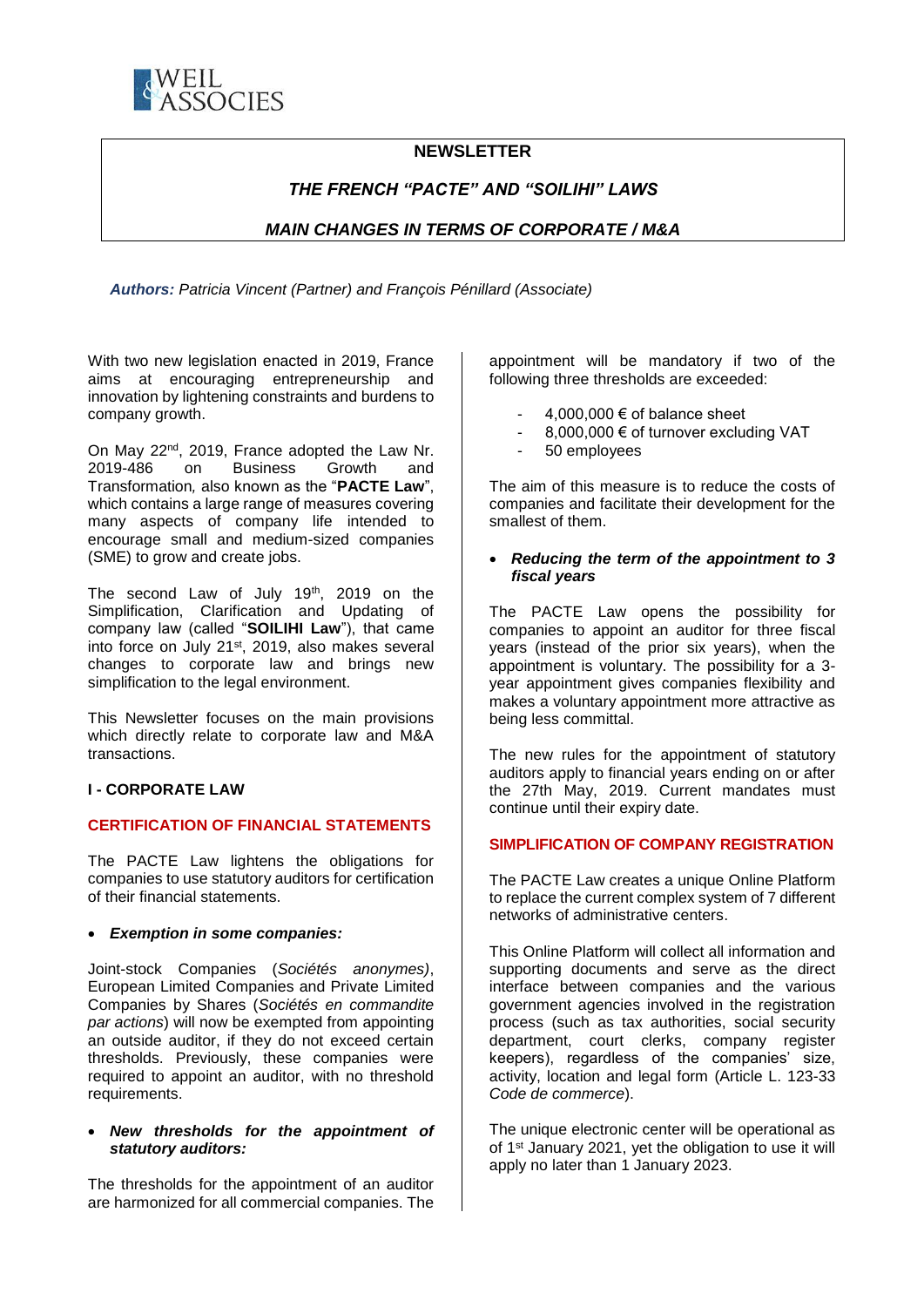

## **CAPITAL INCREASE RESERVED FOR EMPLOYEES – REMOVAL OF THE THREE-YEAR CONSULTATION**

The SOILIHI Law removes the obligation for joint stock companies to convene a general shareholders' meeting every three years in order to decide on a capital increase reserved for employees participating in a company savings plan, when the shares held collectively by employees represent less than 3% of the share capital (former Art. L. 225-129-6 al. 2 Code de commerce). This mechanism was proving ineffective in promoting employee share ownership since the resolution presented on the legal deadline was systematically rejected by the shareholder's meeting.

On the other hand, the obligation to vote on a draft resolution reserved for employees is maintained in case of a share capital increase by cash contribution.

#### **NO MORE CONTRIBUTION AUDITORS FOR SPECIAL ADVANTAGES OR FOR CONTRIBUTIONS IN THE FORM OF SERVICES OR KNOW-HOW**

For SAS (*simplified Joint stock companies)*, the SOIHILI Law removes the obligation to appoint a contribution auditor in the event of special advantages or contributions in the form of services or know-how (*apports en* industrie). Thus, the creation of statutory preference shares will escape the procedure of special advantages that could prove costly for start-ups seeking financing.

## **WRITTEN CONSULATION/QUESTIONS IN JOINT STOCK COMPANIES**

The SOIHILI Law provides for the possibility of not convening a meeting of the Board of Directors or Management Board (*Directoire*) for decisions of minor importance, but to consult its members in writing. These decisions of minor importance may be provided for in the articles of association.

It also provides for the possibility of delegating to the Chief Executive Officer (*Directeur Général*) or the Deputy Chief Executive Officer (*Directeur general délégué*) the task of answering written questions from shareholders (New Art. L. 225-108 Code de commerce).

## **NEW METHOD OF CALCULATING THE MAJORITY IN JOINT-STOCK COMPANIES**

With the SOIHILI Law, the majority required for the adoption of decisions of ordinary and extraordinary general meetings of listed and unlisted joint stock companies (*Sociétés anonymes*) shall henceforth be determined solely on the basis of the votes casted by the shareholders present or represented.

Abstentions, as well as blank or void votes, will no longer be counted as negative votes, but will be excluded from the count (New Article L. 225-96 and L. 225-98 *Code de commerce*).

# **II - MERGERS AND ACQUISITIONS (M&A)**

## **EXTENDING THE SCOPE OF THE SIMPLIFIED MERGER REGIME**

The SOIHILI Law extends the scope of the simplified merger regime, which until now was reserved for mergers and acquisitions between a parent company and its subsidiary in which it holds 100% of the capital or at least 90% of the voting rights.

Since July 21<sup>st</sup>, 2019, the following transactions are also eligible for the simplified merger regime:

- Merger between sister companies, when the same parent company holds 100% of the share capital or at least 90% of the voting rights of the acquiring company and the absorbed company (Articles L. 236-11 and L. 236-11-1 of the French Commercial Code as amended).

- The demerger/split of a company to the benefit of several sister companies, when the demerged company and the beneficiary companies are all wholly owned subsidiaries of the same parent company (Article L. 236-2, § 4 of the French Commercial Code with reference to Article L. 236- 11 of the amended French Commercial Code).

- The partial contribution of assets, when the transferring company holds 100% of the capital of the company receiving the contribution and contrariwise when the receiving company holds 100% of the capital of the transferring company (Article L. 236-22, §§ 2 and 3 of the amended Commercial Code).

## **REMOVAL OF THE CONFORMITY STATEMENT**

Until now, simplified joint stock companies (*Sociétés par actions simplifiées*) and Private Limited Companies by Shares (Art. L. 236-6 *Code*